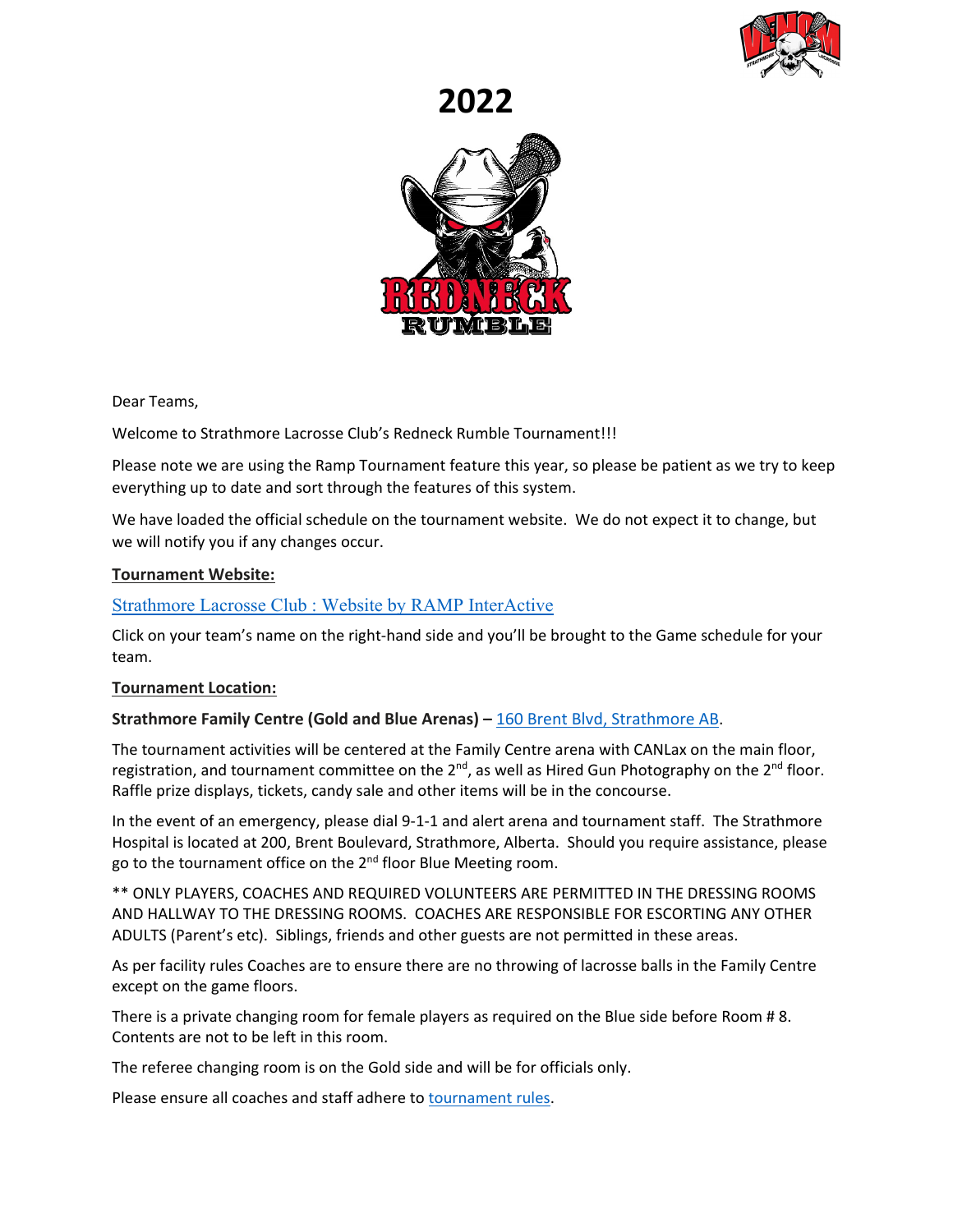

## **Tournament Information:**

Hired Gun Photography will be on site on Friday, Saturday and Sunday providing options for game-action shots and team banner photos. Team banner photos will be taking place on Saturday afternoon. Each player is responsible for any costs associated with photos.

Over the course of the Tournament, raffle tables, vendor booths and the concession will be open. Progressive 50/50 tickets will also be available for purchase with the draw being held Saturday at 8:00 PM. Chicken poop BINGO will be set up outside the front doors of the arena beginning Saturday morning at 10:00 AM with the final "drop" taking place at 4:00 PM.

Saturday we will host the "fastest shot" challenge outside on the East end of the arena from 10:00 am to 5:00 pm. All players will have an option to participate in the challenge. 3 balls for \$5.00 and prizes will be awarded to the fastest shot in each division.

Our tournament draws to a close on Sunday with game finals throughout the day. Prize pickup is Sunday between 8:00 AM and 1:00 PM.

## **Team Check-In:**

On Friday each team must check in with the Registration desk in the blue office upstairs at the family centre.

We will have some goodies for each team as well as game sheets and Player of the Game awards for the first round of games.

**Prior to each game**, teams will check in for game sheets and Player of the Game awards.

### **Think Green:**

We are also trying to minimize the amount of printing this year, although there is still a lot of paper involved, we figured that each team does not need a printed copy of the rules.

You can find the **ALA Approved Tournament rules** at this link:

[TournamentRules.pdf \(rampinteractive.com\)](https://cloud.rampinteractive.com/strathmorelacrosse/files/RNR%202022/TournamentRules.pdf)

## *Please read and ensure you have a good understanding of these rules prior to the start of the tournament. As a best practice, share the link with your team manager(s) and coaching staff.*

### **Lucas Loftus Presentation:**

We have a special presentation that will be made at the end of the 16U Game on Saturday afternoon on the Gold arena (approximately 2:30 PM). This is the Lucas Loftus award, Lucas was a former Strathmore Venom player who unfortunately lost his life a number of years ago and his family continues to provide support to this sport that we all love so much. The presentation will be made by Shawna Loftus, Lucas' Mother, and will go to a Strathmore Venom midget player who may not be the top scorer for the team but exemplifies dedication, heart and passion for the game. The Loftus family also provides an annual donation to the club to help with registration fees for families in our community.

Should you have any questions or concerns prior to the Tournament, please contact the Tournament Director, Shannon Anderson, at [tournament@strathmorelacrosse.com](mailto:tournament@strathmorelacrosse.com) or 403-971-5676 or Jon Peters 403-870-4446. During the Tournament, any related questions or concerns should be directed to Registration staff or Shannon Anderson.

Thank you for taking part in the 2022 Redneck Rumble, we look forward to hosting you!

Sincerely,